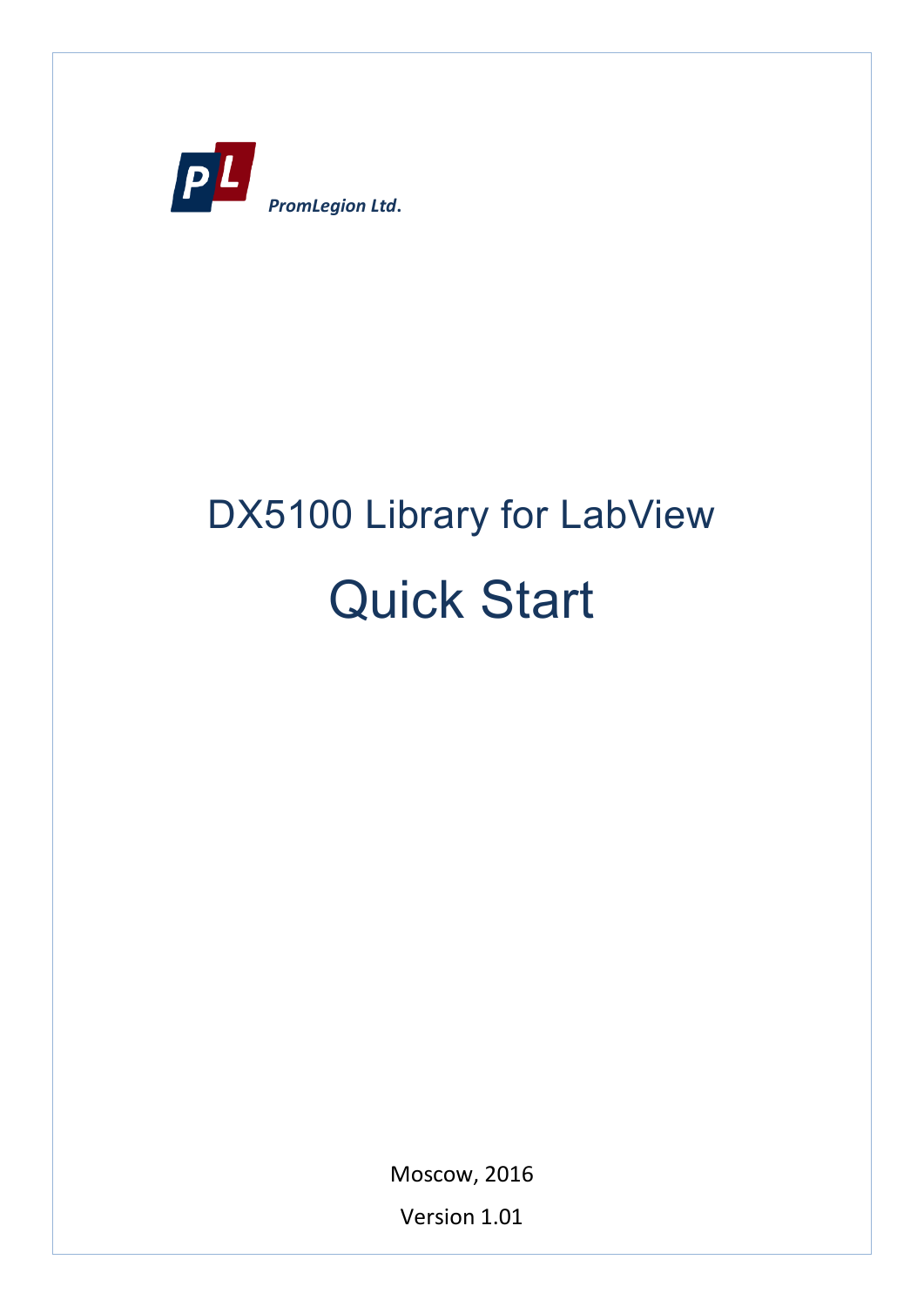# DX5100 / LabView Library

# **PromLegion Ltd**

# **Contents**

| Output Parameters of Command 0x46 CMD_get_Tel.vi 11 |  |
|-----------------------------------------------------|--|
|                                                     |  |
|                                                     |  |
|                                                     |  |
|                                                     |  |
|                                                     |  |

ver. 1.03 (2016)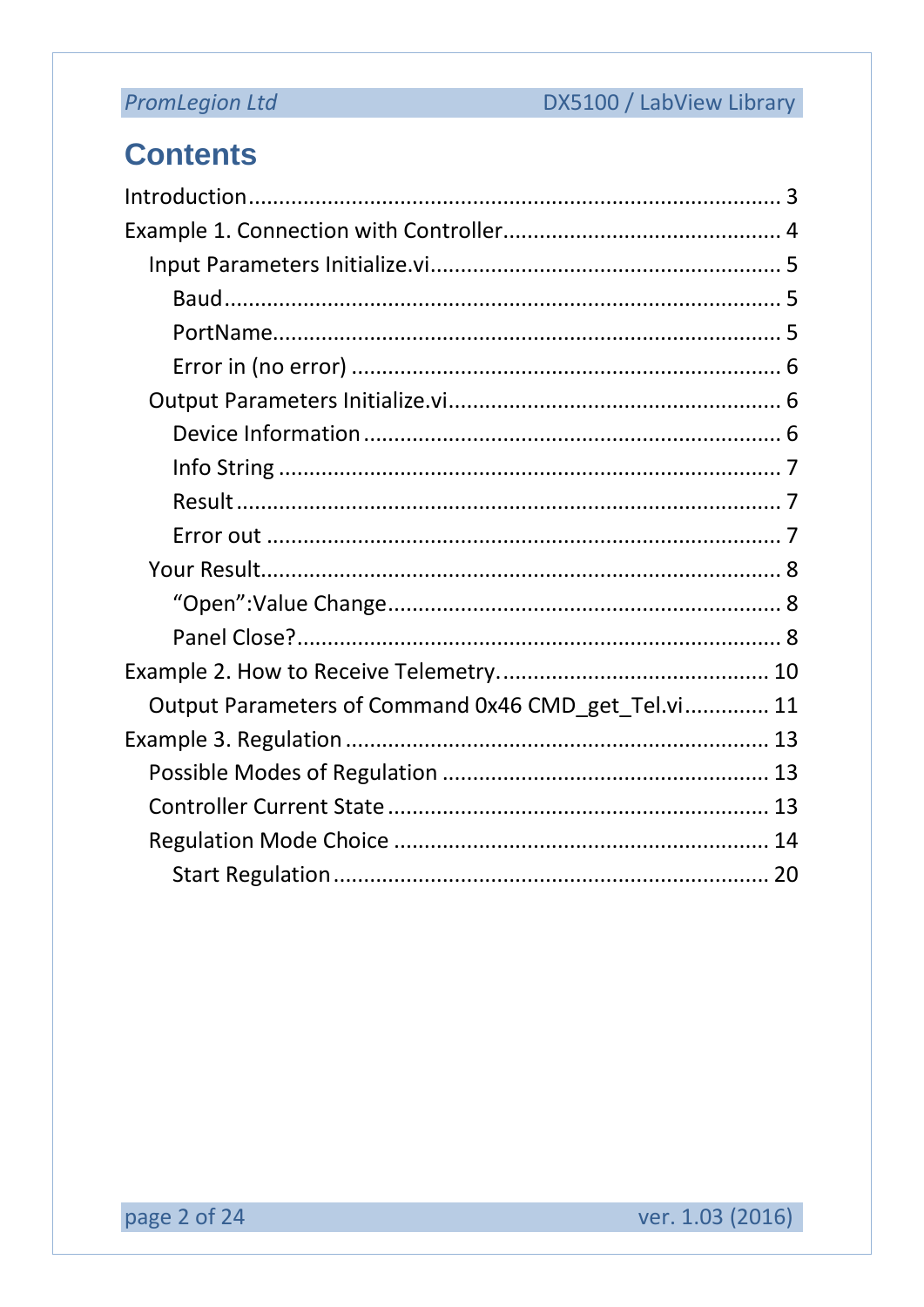# <span id="page-2-0"></span>**INTRODUCTION**

The library is intended for using in your projects on LabView of the thermoelectric coolers controller PX5100.

The full documentation on the controller can be found here:

http://www.promln.com/products/devices/controllers/

After installing the library, **PX5100** will appear in the toolbar **Instrument Drivers.**

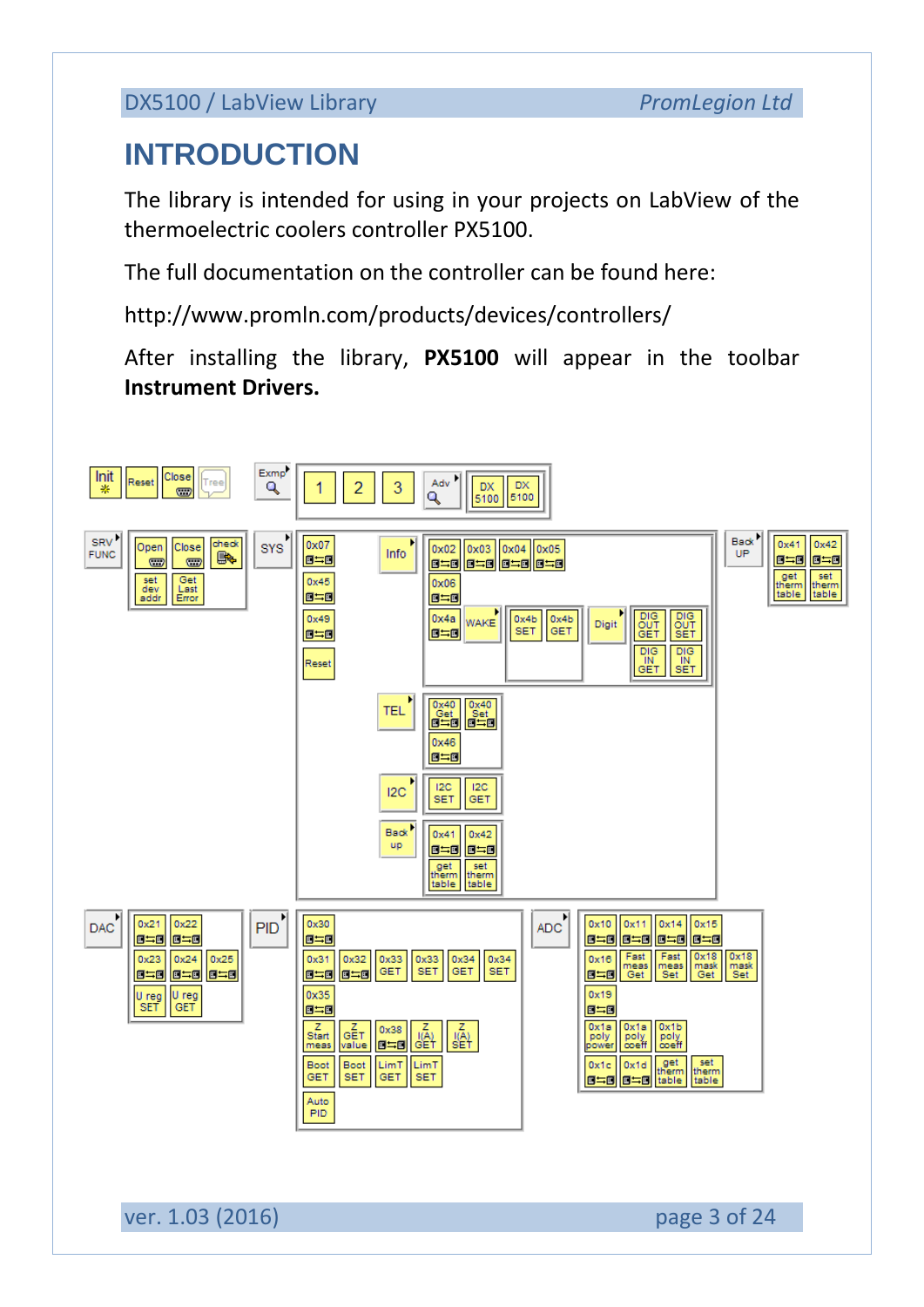All the commands of the controller are formed as separate VI, their names corresponding to the following document:

http://www.promln.com/downloads/manuals/PX5100 System of Commands V3.10.pdf

# <span id="page-3-0"></span>**EXAMPLE 1. CONNECTION WITH CONTROLLER.**

Create a new blank VI;

Set a type of the window Dialog (File->VI Properties->Category- >Window Apperance);

Add While Loop and Event Structure;

Add an exit event **Event Source**: <This VI>, Event: Panel Close?

Add CloseSerialPort.vi to make a corresponding port free when you exit.

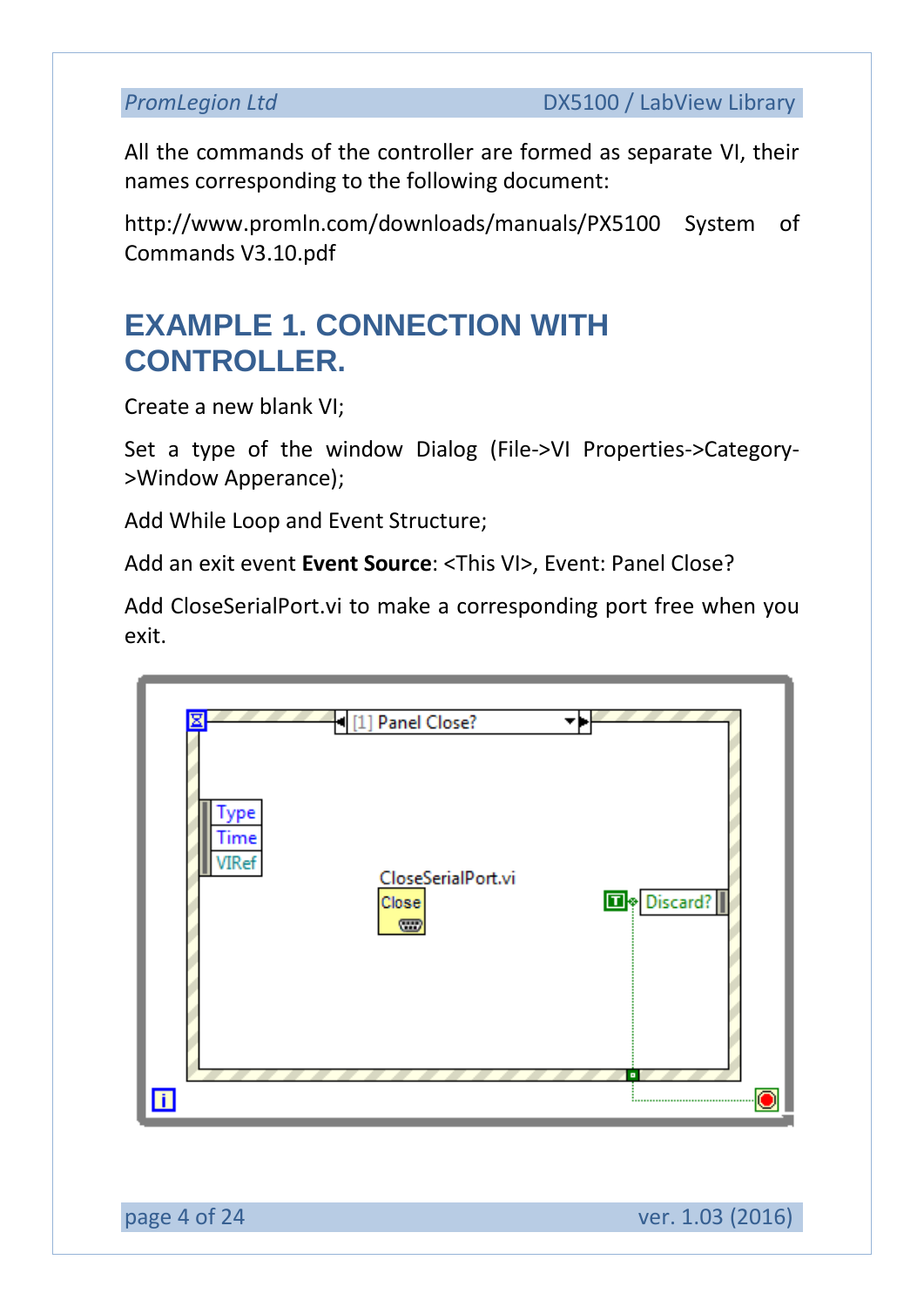Add a button "Open" on the front panel, set its property **Operation Switch until released**.

Add **event** for the button Event Source: Open, Event: Value Change

Put **Init** on this event from the library:



# <span id="page-4-0"></span>**Input Parameters Initialize.vi**

### <span id="page-4-1"></span>*Baud*

Enter the context menu and create a constant by the mouse right click on the input terminal **baud**. Select a required baud rate (19200 by default):



### <span id="page-4-2"></span>*PortName*

If the components **visa** are installed, you can use a component that will help you to choose the correct runtime port as the input PortName parameter.



ver. 1.03 (2016) **page 5 of 24** 

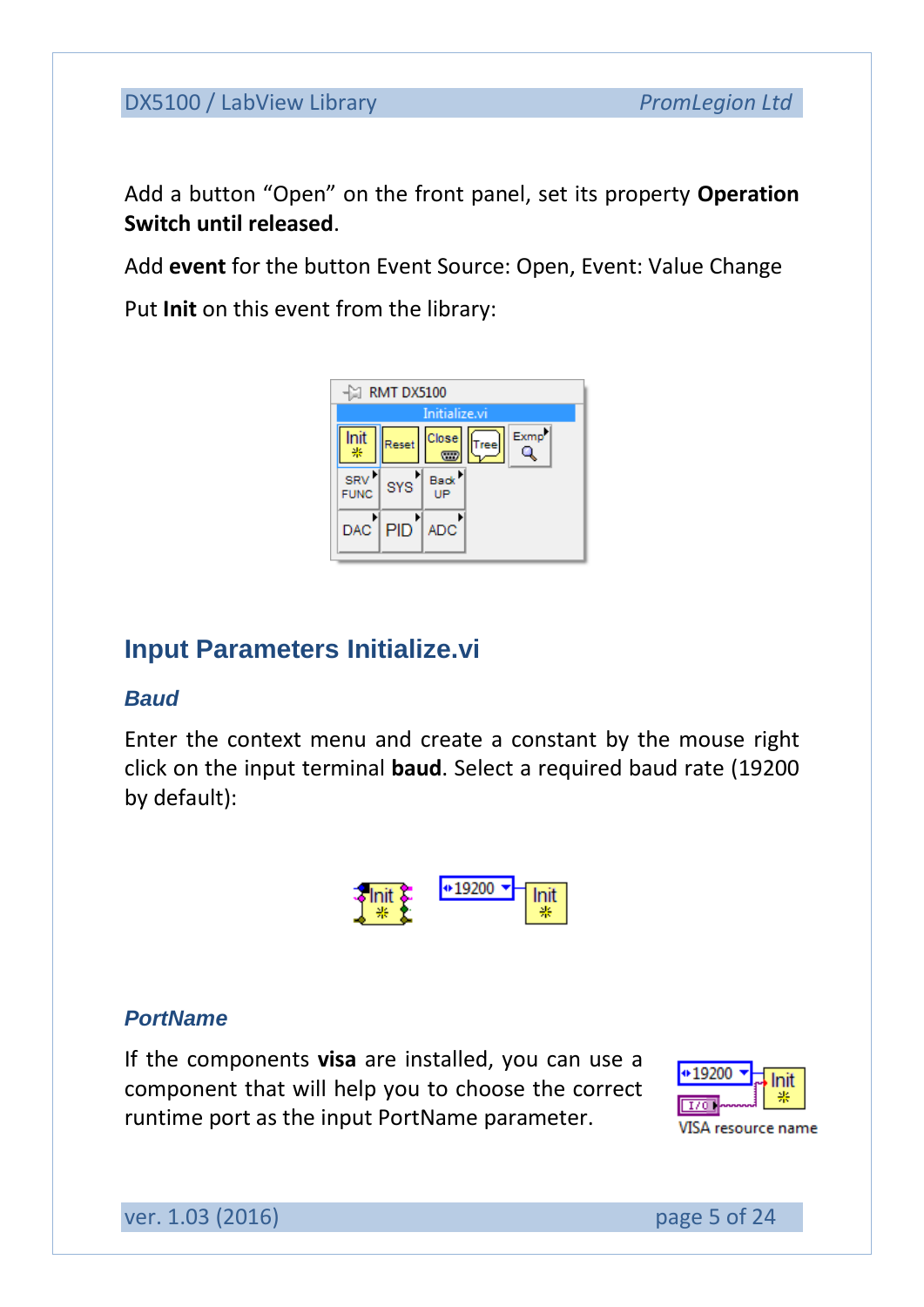If for some reason you do not want to use it, you can just send a string with the name of the port:



### <span id="page-5-0"></span>*Error in (no error)*

The third input parameter is the cluster **Error In**. Create a constant for it:



# <span id="page-5-1"></span>**Output Parameters Initialize.vi**

### <span id="page-5-2"></span>*Device Information*

For simplicity, we do not use the terminal "Device Information"!

*"Device Information"* returns a cluster of 4 sub-clusters containing information about the configuration of the connected controller:



page 6 of 24 ver. 1.03 (2016)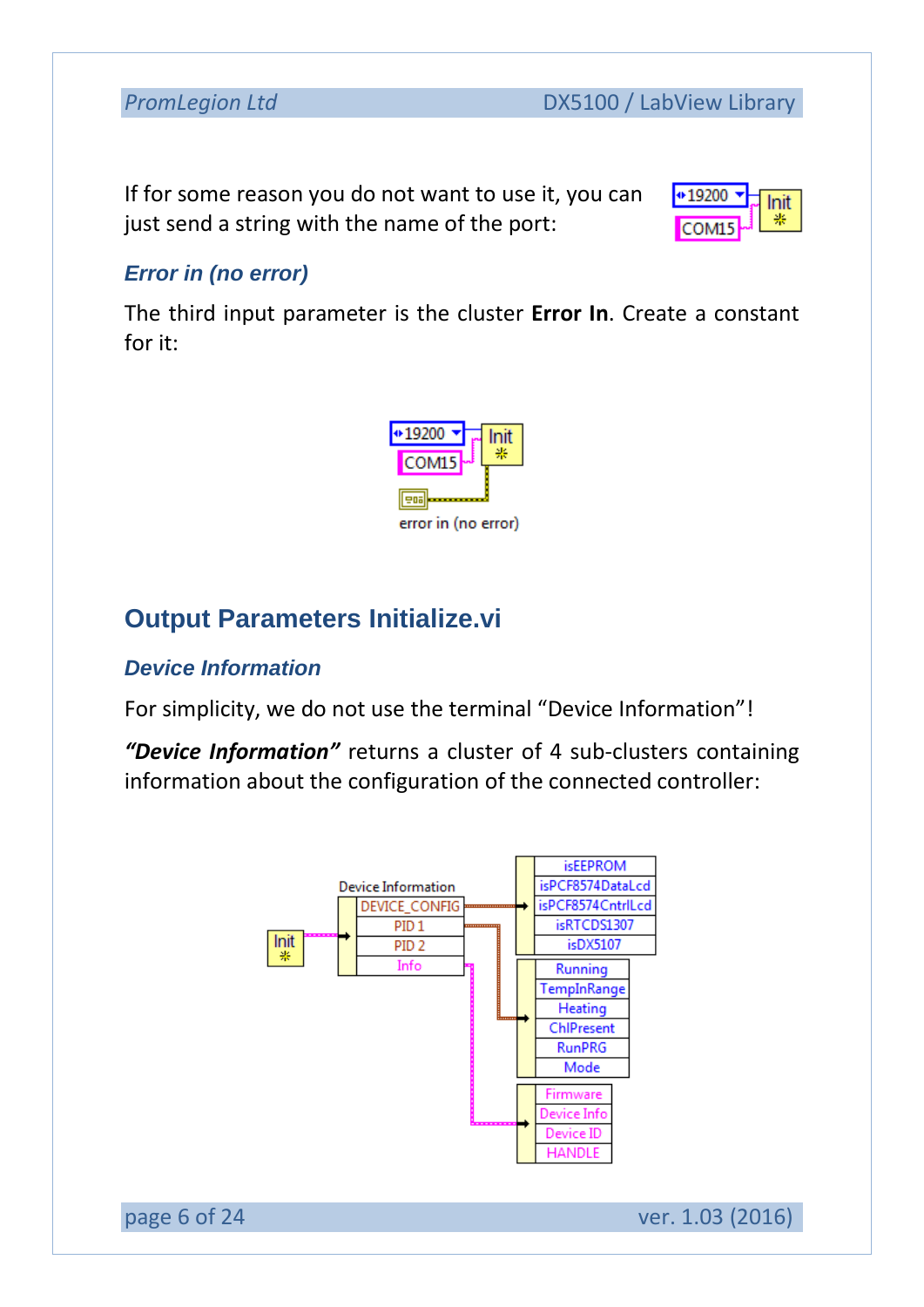This is the result of the commands 0х03, 0х04, 0х05, 0х4а.

The detailed description of the controller commands system is here: http://www.promln.com/downloads/manuals/PX5100\_Commands\_ V33.pdf

<span id="page-6-0"></span>*Info String*



It is a concatenation of 3 strings separated by a space: *Firmware + Device Info + DeviceID.*

> DX5100.336 #271 15.01.2013 0102

In case of a failure the string will contain a description of the error.

<span id="page-6-1"></span>*Result*



<span id="page-6-2"></span>*Error out*



ver. 1.03 (2016) **page 7 of 24**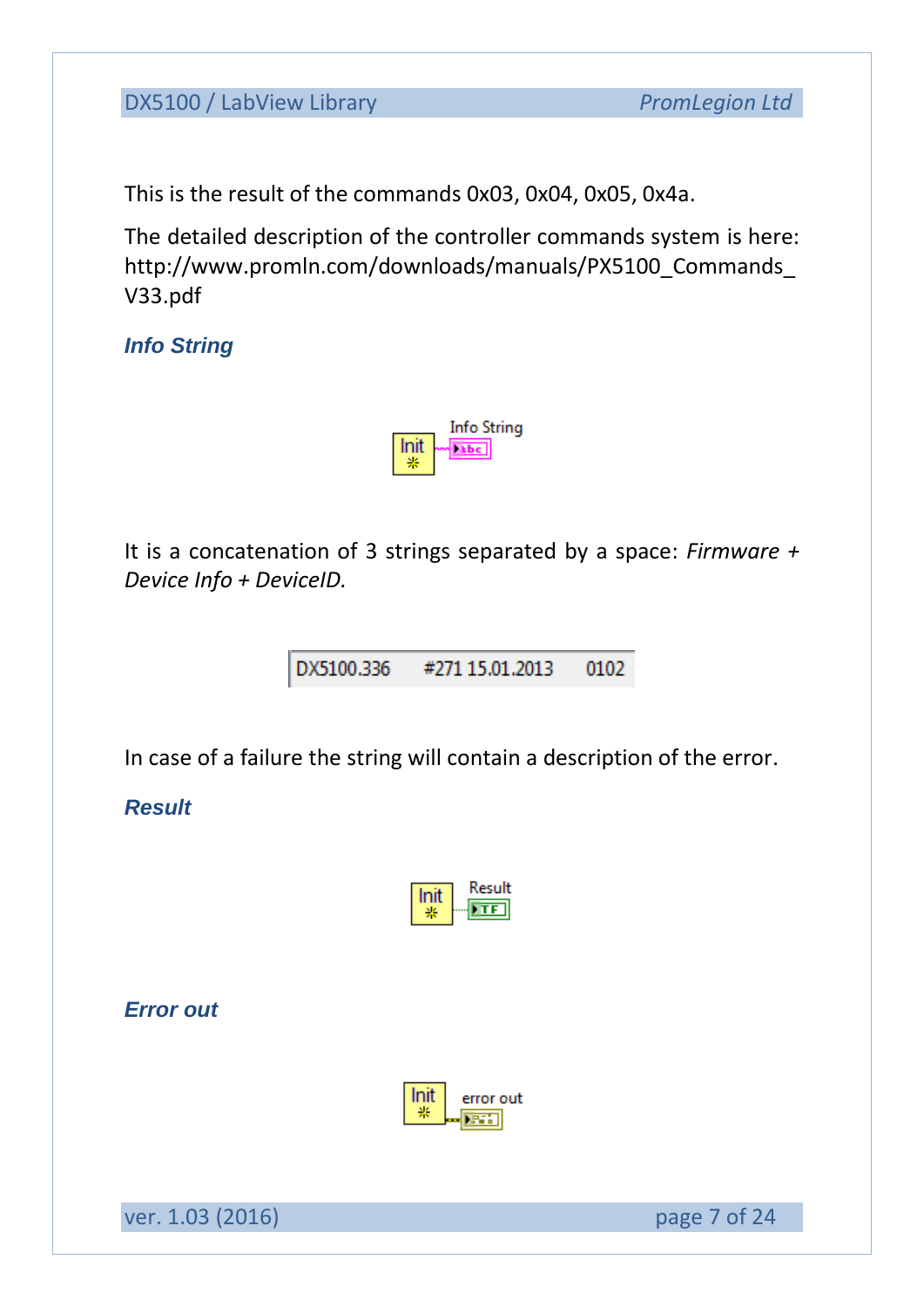# <span id="page-7-0"></span>**Your Result**

So, our VI has one button "Open", one Boolean indicator "Result" and one indicator of the type String. The indicator "error out" is to be hidden (context menu -> Hide Indicator).

For convenience, we make the indicator **Info String** in the form of the status line.

### <span id="page-7-1"></span>*"Open":Value Change*



<span id="page-7-2"></span>*Panel Close?*

page 8 of 24 ver. 1.03 (2016)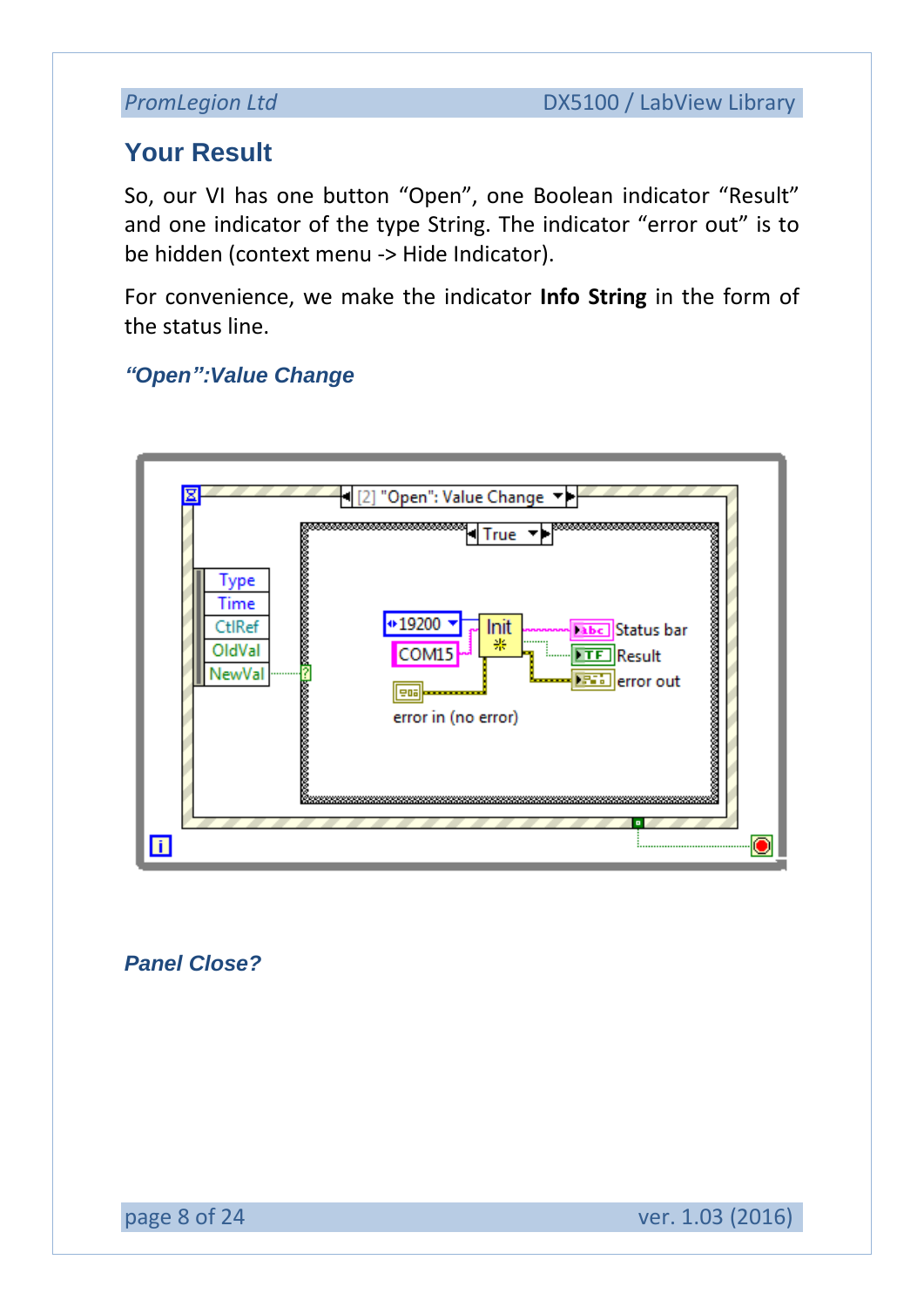| ⊠<br>Panel Close?<br>1<br>H                                                                                                                      |
|--------------------------------------------------------------------------------------------------------------------------------------------------|
| ype<br>Time<br>VIRef<br>Discard?<br>CloseSerialPort.vi<br><b>Status bar</b>                                                                      |
| Close<br>推理<br>I N<br>$\circledcirc$<br>• Value<br>source<br>---<br>$\cdots$<br>status<br>Result<br>捚<br>$\overline{\mathbf{r}}$<br><b>Value</b> |
| $\blacksquare$<br>I                                                                                                                              |

Here we have added a set of values **Status bar** and **Result**, so that they correspond to the real state of COM-port.

Everything should work, let us check:

| x                                    | 23                                    |
|--------------------------------------|---------------------------------------|
| RMT DX5100.lvlib:Example1.vi         | RMT DX5100.lvlib:Example1.vi          |
| Open                                 | Open                                  |
| Description:                         | Description:                          |
| This program demonstrates the use of | This program demonstrates the use of  |
| Init                                 | Init                                  |
| 柴                                    | 柴                                     |
| to initialize the device DX5100.     | to initialize the device DX5100.      |
|                                      | DX5100.336<br>#271 15.01.2013<br>0102 |

ver. 1.03 (2016) **page 9 of 24** 

This example can be found in the library: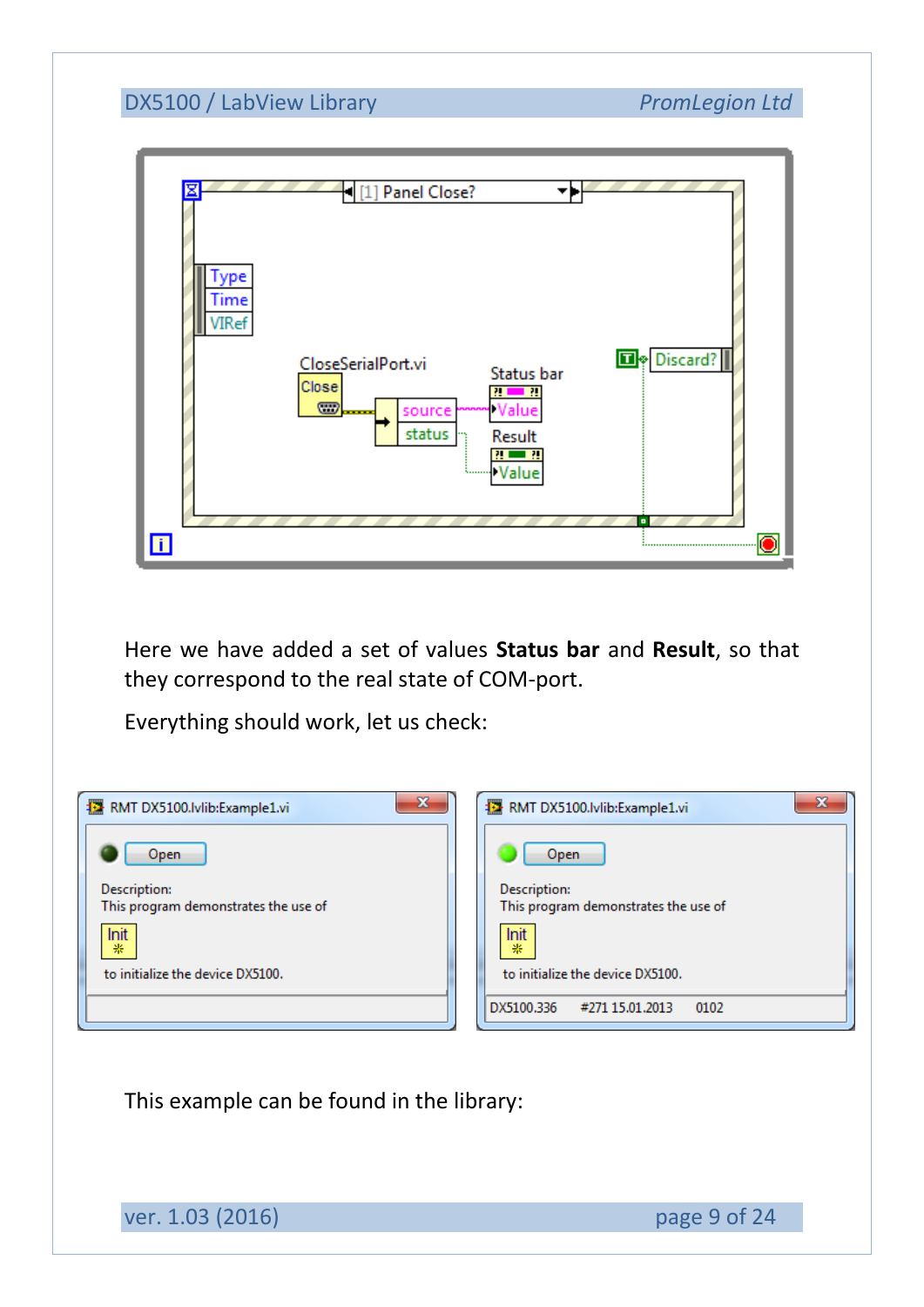

# <span id="page-9-0"></span>**EXAMPLE 2. HOW TO RECEIVE TELEMETRY.**

Let us consider how to get telemetry data from the device.

We continue using the previous example. To keep things simple, we do not consider options with queuing in LabView, but use the event **Timeout**.

We select an event in Timeout Event Structure and add the command 0x46 from the library.



*ual\_V331.pdf* (Appendix 2)

By default the telemetry mask installed is 0x337F, which corresponds to the full telemetry of two measurement channels. The command 0x40 is used to change the mask.

The detailed description of the commands is given here:

*http://www.promln.com/dow nloads/manuals/PX5100\_Man*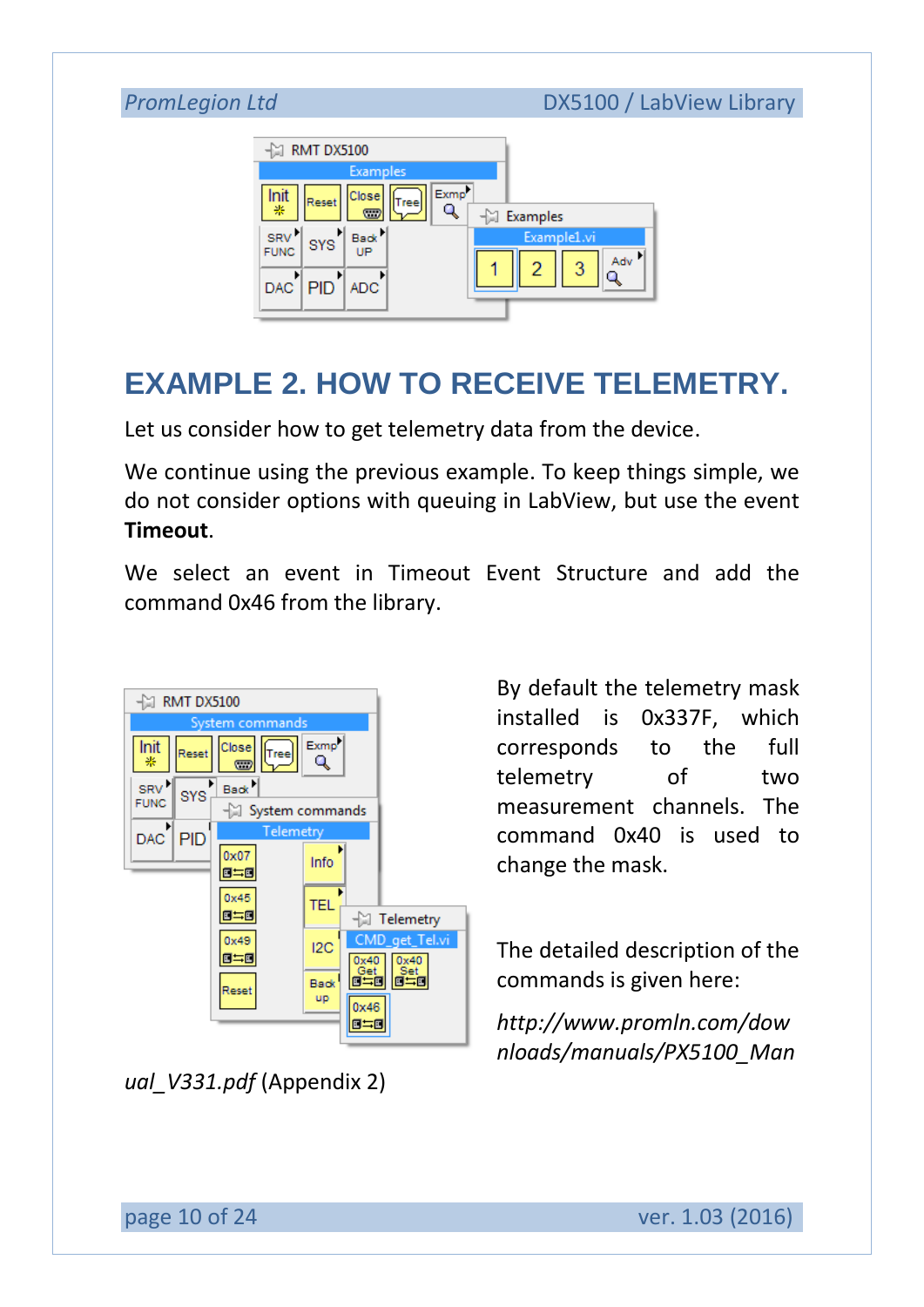| ⊠              | [0] Timeout |                |
|----------------|-------------|----------------|
| Type<br>Time   |             |                |
|                | 0x46        |                |
|                |             |                |
| $\blacksquare$ |             | $\blacksquare$ |

# <span id="page-10-0"></span>**Output Parameters of Command 0x46 CMD\_get\_Tel.vi**

In our example, we use only the temperature of the 1st channel, but all the parameters look like:



To indicate the necessity for telemetry we add checkbox Telemetry to our VI and set the timeout 500 ms.

ver. 1.03 (2016) **page 11 of 24**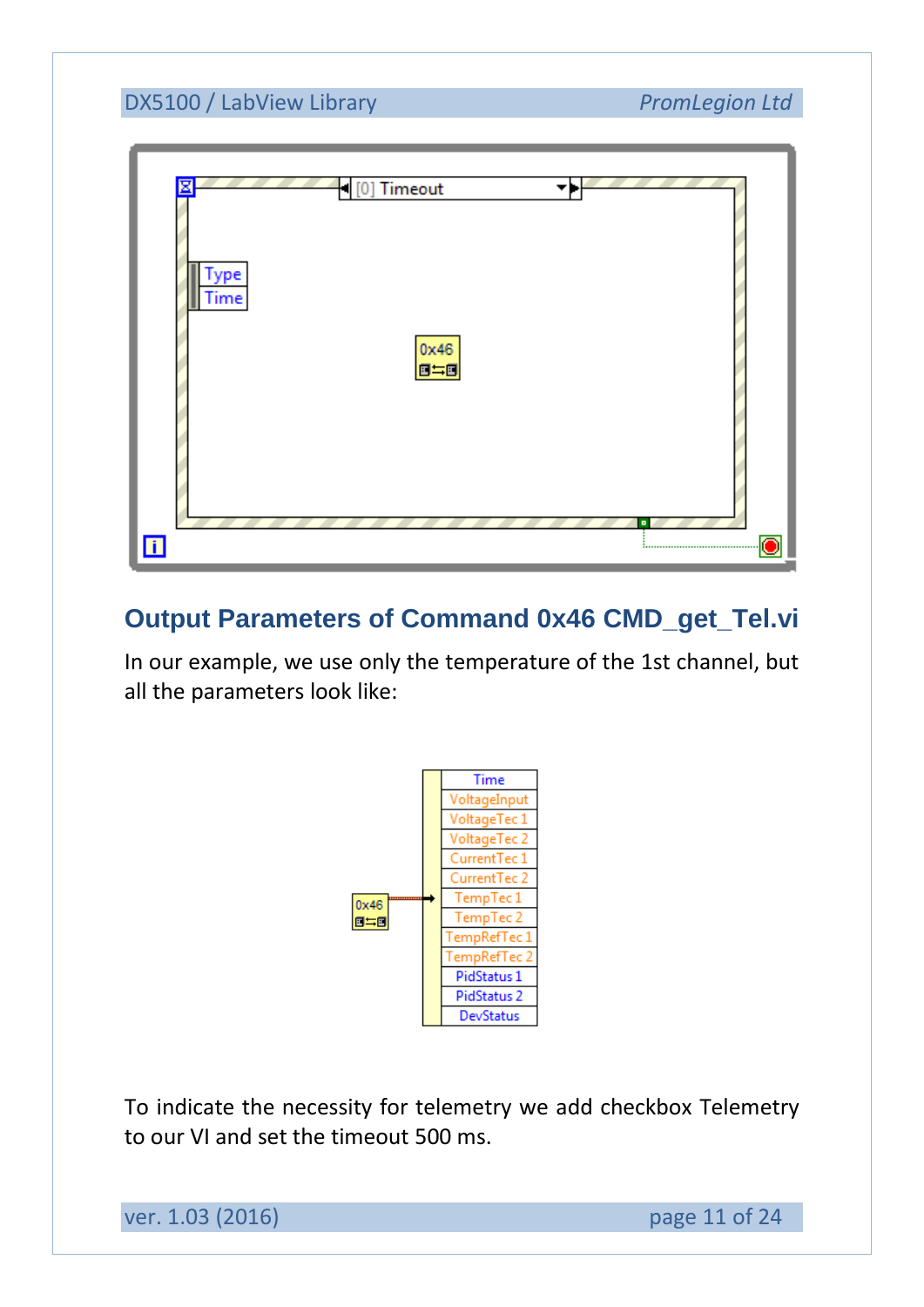**PromLegion Ltd** DX5100 / LabView Library

So, if PX5100 is active (Result = true) and Telemetry.Checked = true, we request a telemetry.

The event **Timeout** will look so:





page 12 of 24 ver. 1.03 (2016)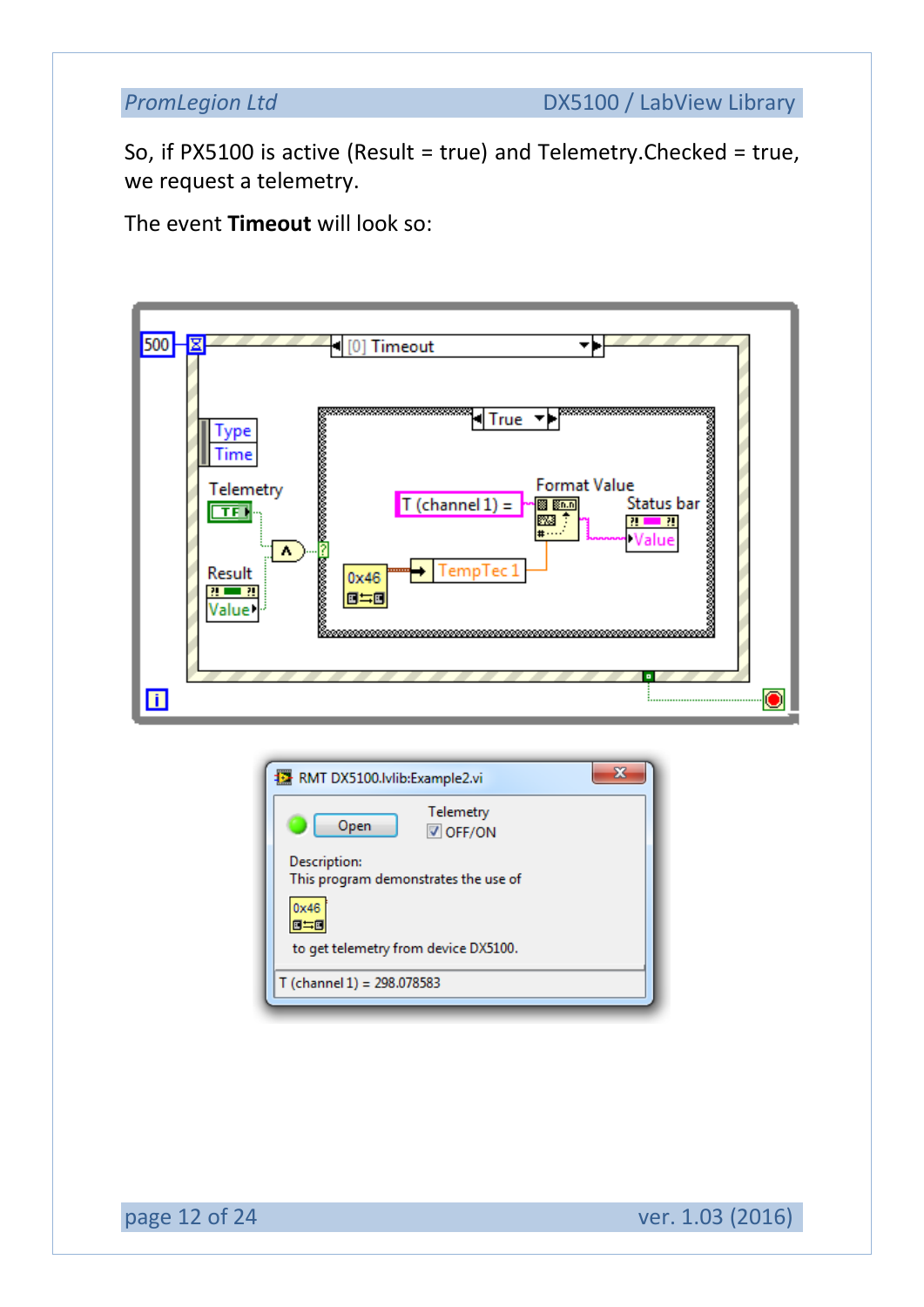

# <span id="page-12-0"></span>**EXAMPLE 3. REGULATION**

Let us go on. First, a few words about the regulation. The PX5100 controller can make regulation for one channel or two (if any).

[The detailed description is here.](http://www.rmtltd.ru/downloads/manuals/DX5100_Manual_V331.pdf)

# <span id="page-12-1"></span>**Possible Modes of Regulation**

- 1. Regulation is disabled **"IDLE"**;
- 2. The control is in the mode **"Program"**;
- 3. Temperature maintenance: relay control **"T-regulation"**;
- 4. Temperature maintenance: PID "Temperature maintenance (PID)";
- 5. Voltage maintenance **"Constant Voltage"**.

# <span id="page-12-2"></span>**Controller Current State**

Here we need to expand the processing of the data obtained in the previous example. To determine the current status of the controller we use another output parameter – the status of the 1st channel "PidStatus1":

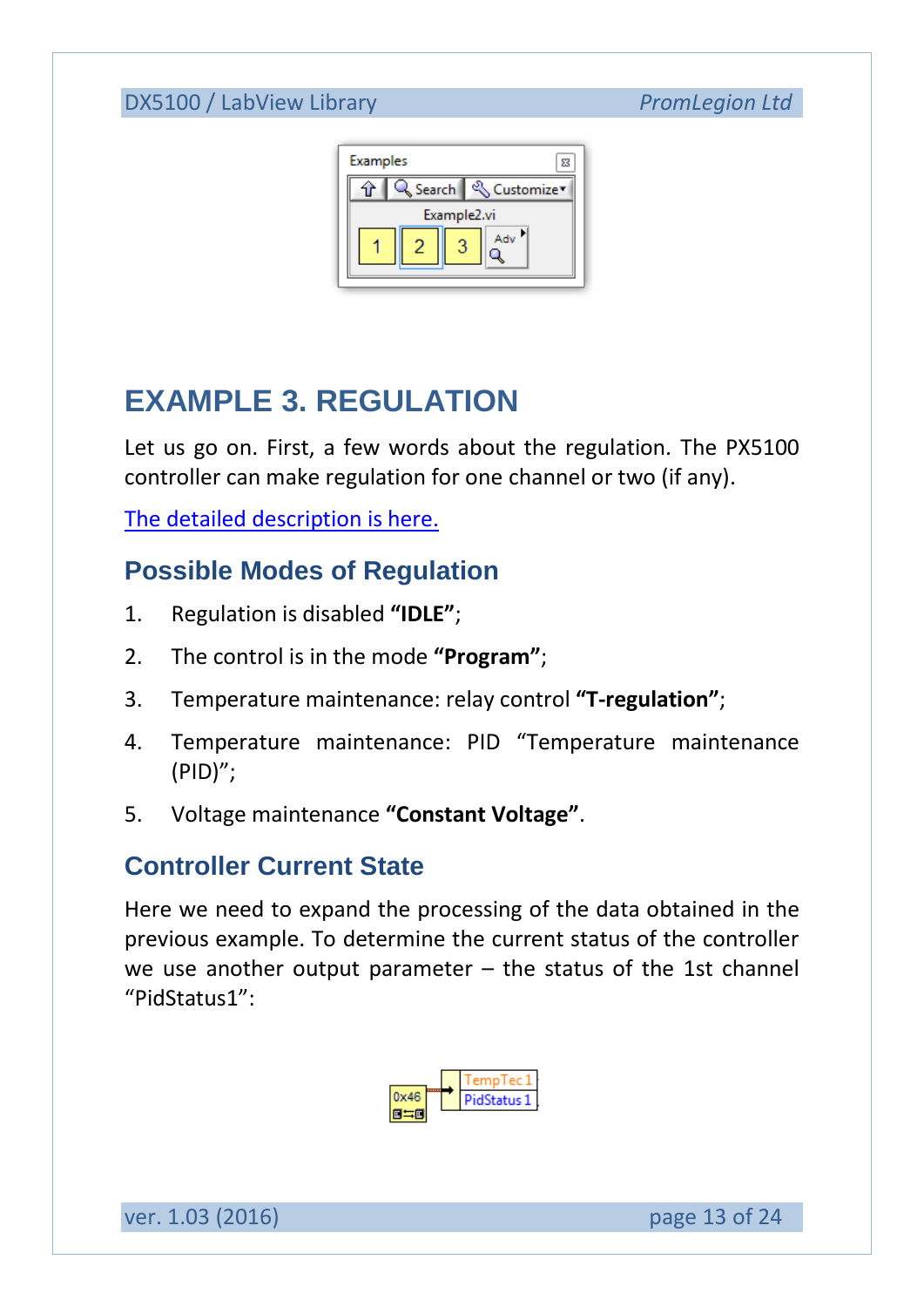This parameter is of the type U8 and most significant 4 bits specify the current regulation mode To display the current mode we add Enum Indicator with possible modes and call it "**Status (channel 1)".**  So, the channel status processing will be as follows:



Let us run our example:



# <span id="page-13-0"></span>**Regulation Mode Choice**

Now it is necessary to provide a choice of a regulation mode. We will create Enum Control on the basis of the indicator **"Status (channel 1)"** (PopupMenu->Create->Control), let us name it **"Set Mode (channel 1)".**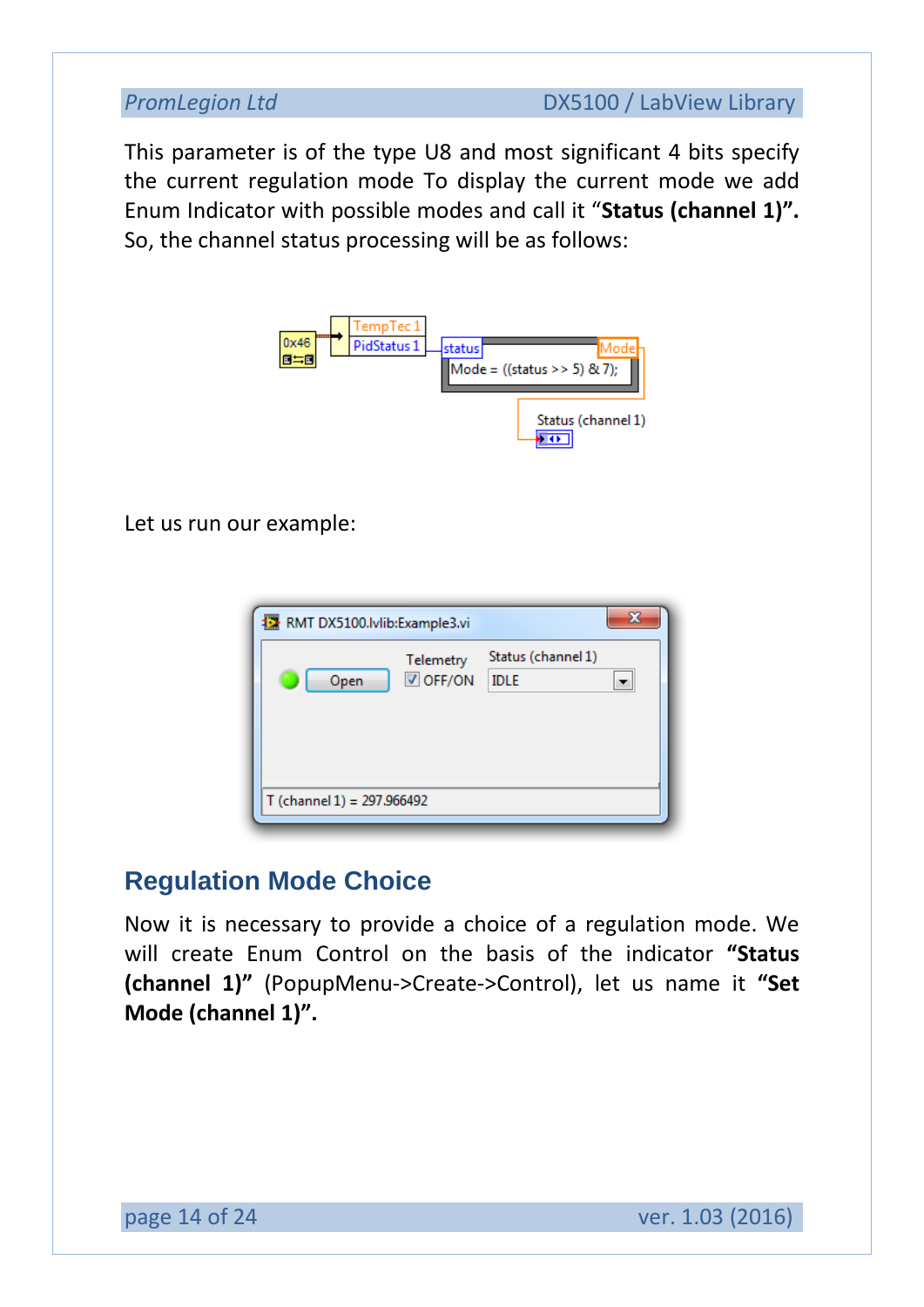| DX5100 / LabView Library | <b>PromLegion Ltd</b>                                                                                                                                            |
|--------------------------|------------------------------------------------------------------------------------------------------------------------------------------------------------------|
|                          | x<br>RMT DX5100.lvlib:Example3.vi                                                                                                                                |
|                          | Status (channel 1)<br>Telemetry<br>OFF/ON<br><b>IDLE</b><br>Open<br><b>IV</b><br>Set Mode (channel 1)<br><b>IDLE</b><br>▼<br>$J$ IDLE<br>Program<br>T-regulation |
|                          | PID<br><b>Constant Voltage</b>                                                                                                                                   |

We add the event Event Source**: Set Mode (channel 1)**, Event: Value Change to the Event-structure. We add a Case-structure on this event:



We add all possible variants to our Case-structure:

ver. 1.03 (2016) **page 15 of 24**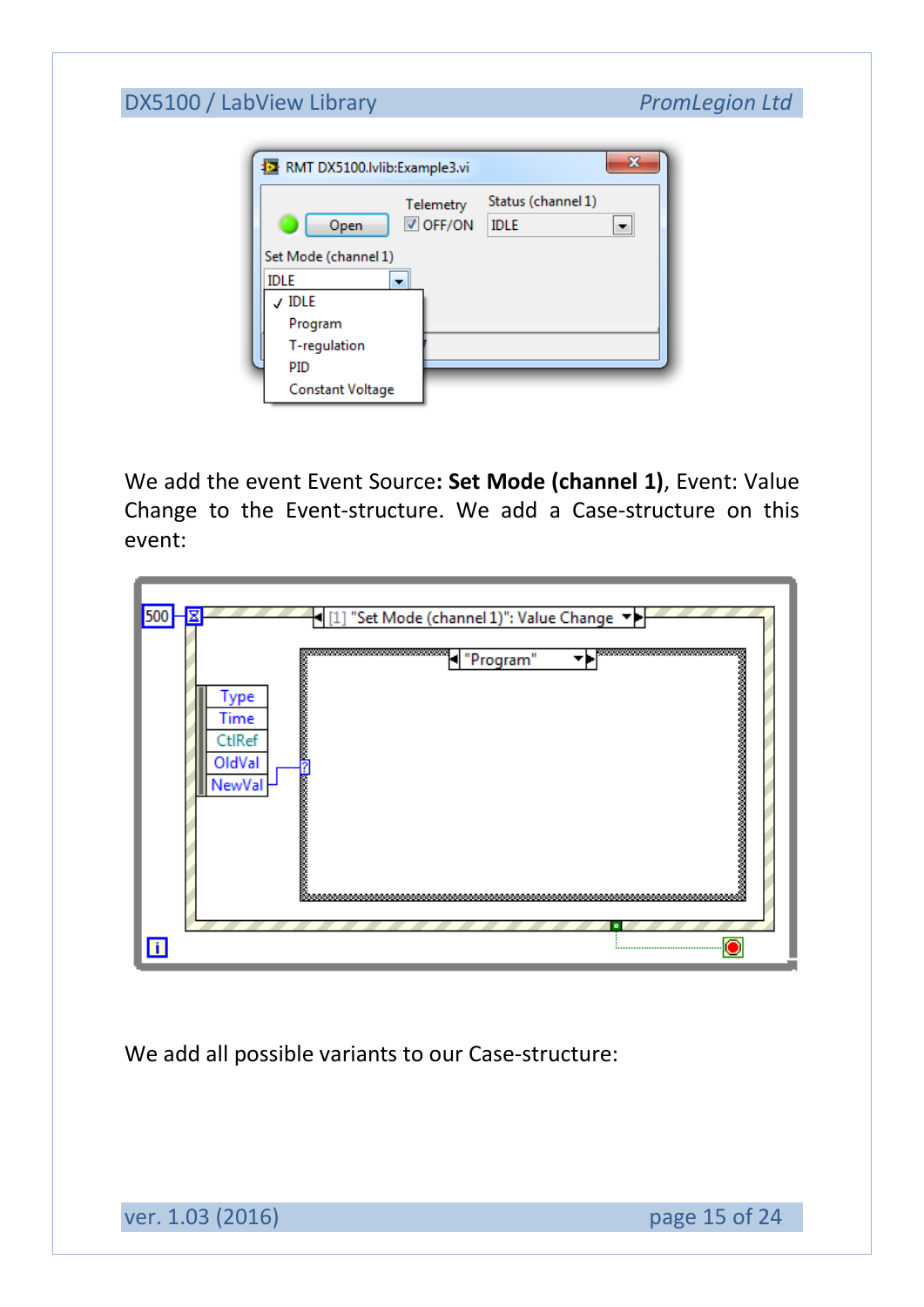

It is possible to select a proper mode of regulation

by the command 0x35:



The first two parameters should not cause problems, but the third parameter can have different values depending on the selected mode:

page 16 of 24 ver. 1.03 (2016)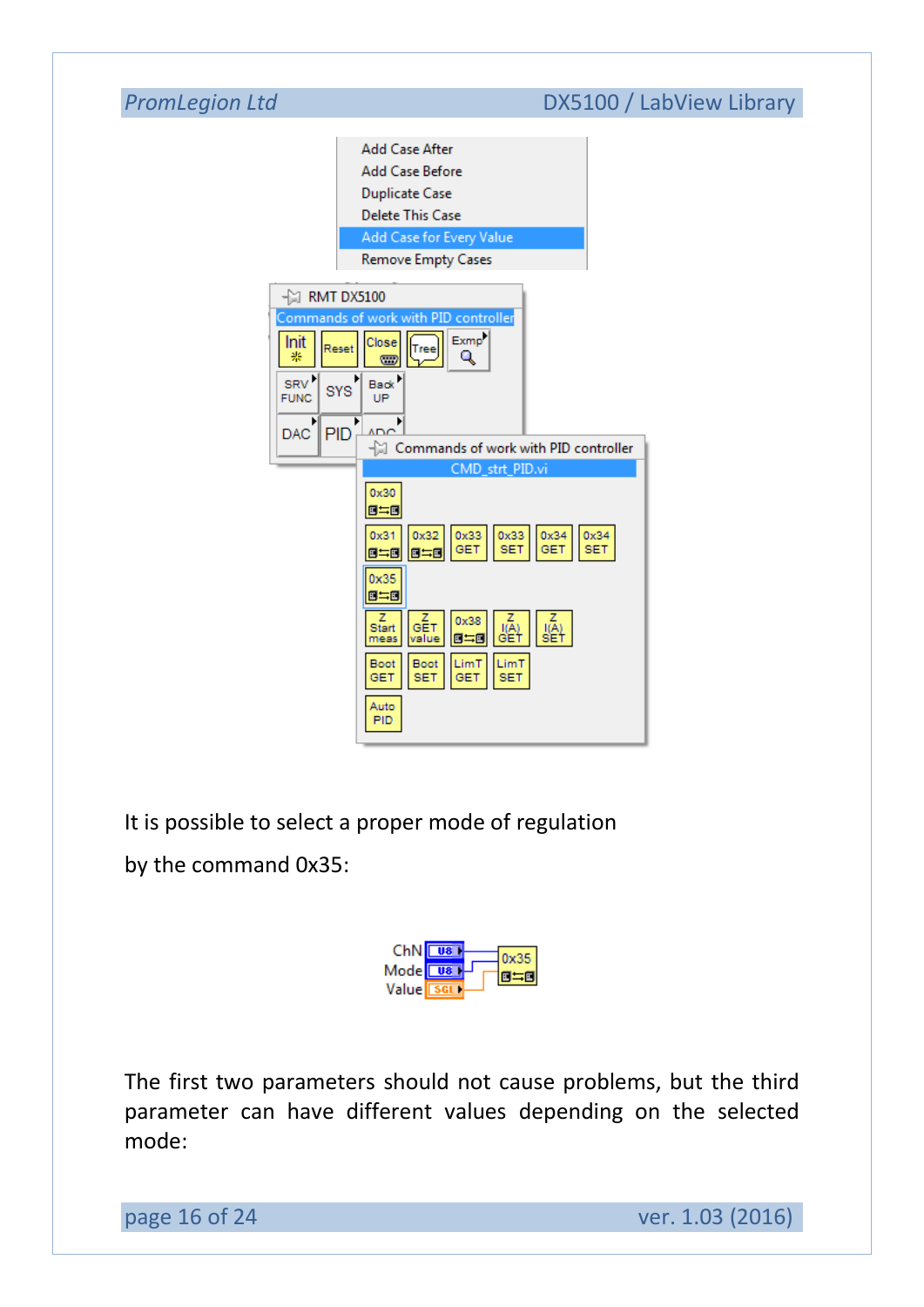- 1. **IDLE** parameter **Value** is ignored;
- 2. **Program** parameter **Value** is perceived as a program number and must be an integer from 0 to 15;
- 3. **T-Regulation** parameter **Value** is perceived as a setting to maintain the temperature [K], and must be within U reg acceptable limits [K] (see the command 0х3d). The **SET** factory settings: Tmin = 203K, Tmax = 403 K.
- For this mode, we also need to set the regulation voltage [V] (the command 0х26), so we add another Numeric Control LimT GET and call it **"Voltage T-reg [V]"** ;
- 4. **PID** parameter **Value** is a temperature setting [K] for PIDregulation;
- 5. **Constant Voltage** parameter **Value** is the voltage setpoint in this case.
- So, we need the following components:

| RMT DX5100.lvlib:Example3.vi<br>Open                     | Telemetry<br>OFF/ON | <b>IDLE</b> | х<br>Status (channel 1)    |
|----------------------------------------------------------|---------------------|-------------|----------------------------|
| Set Mode (channel 1)<br><b>IDLE</b><br>Voltage T-reg [V] | Value<br>0<br>10    |             | <b>Start</b><br>Regulation |
|                                                          |                     |             |                            |

To enter and display data properly, we have to process events and set the properties of the window components of our form. It does not relate to the operation of the controller directly, so for the sake of simplicity, these steps are omitted.

Let us describe the main features of operating the controller:

```
ver. 1.03 (2016) page 17 of 24
```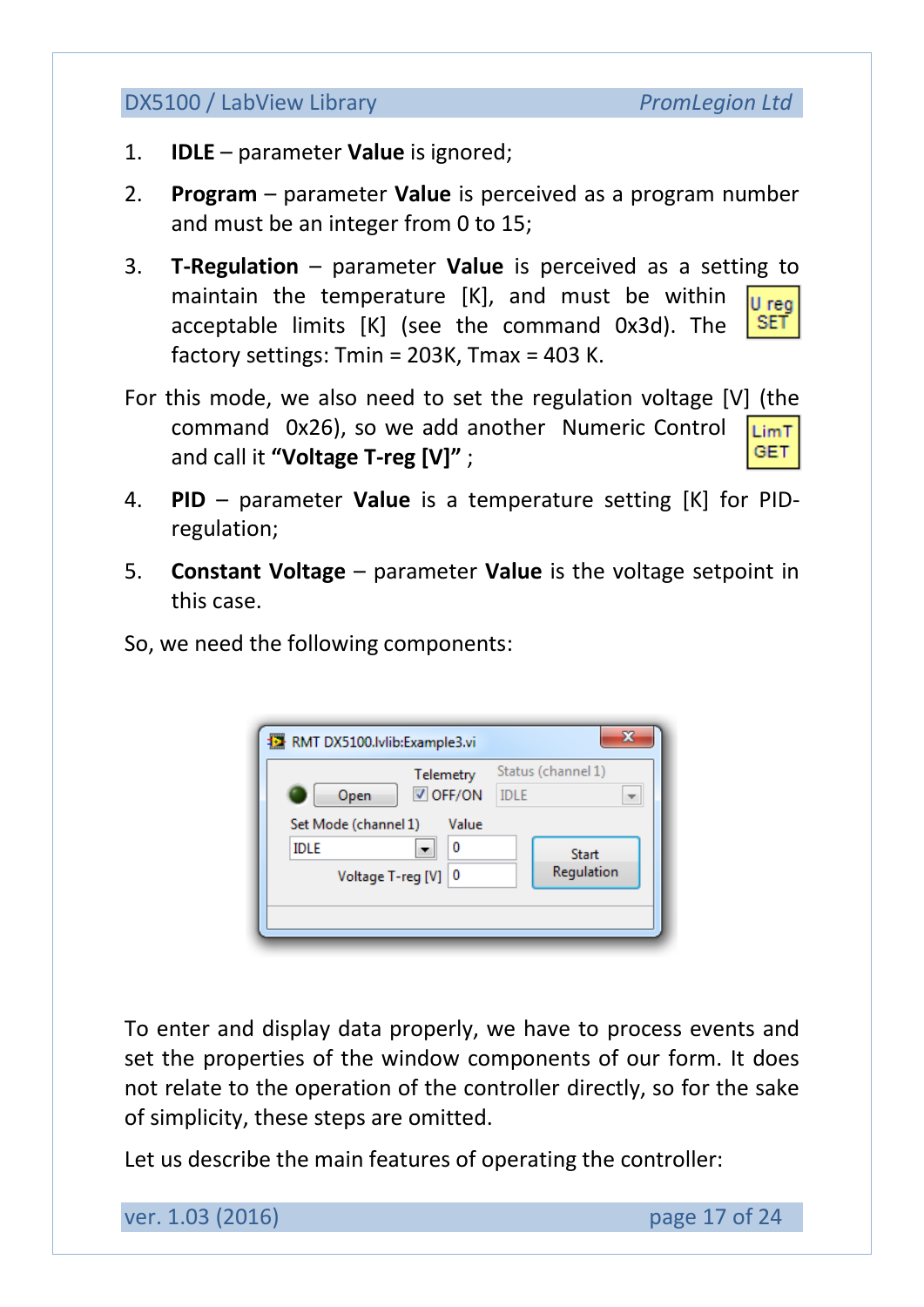- When choosing a new mode (Enum Control **"Set Mode (channel 1)"**), if telemetry is on, turn it off;
- PID



T-Regulation



Constant Voltage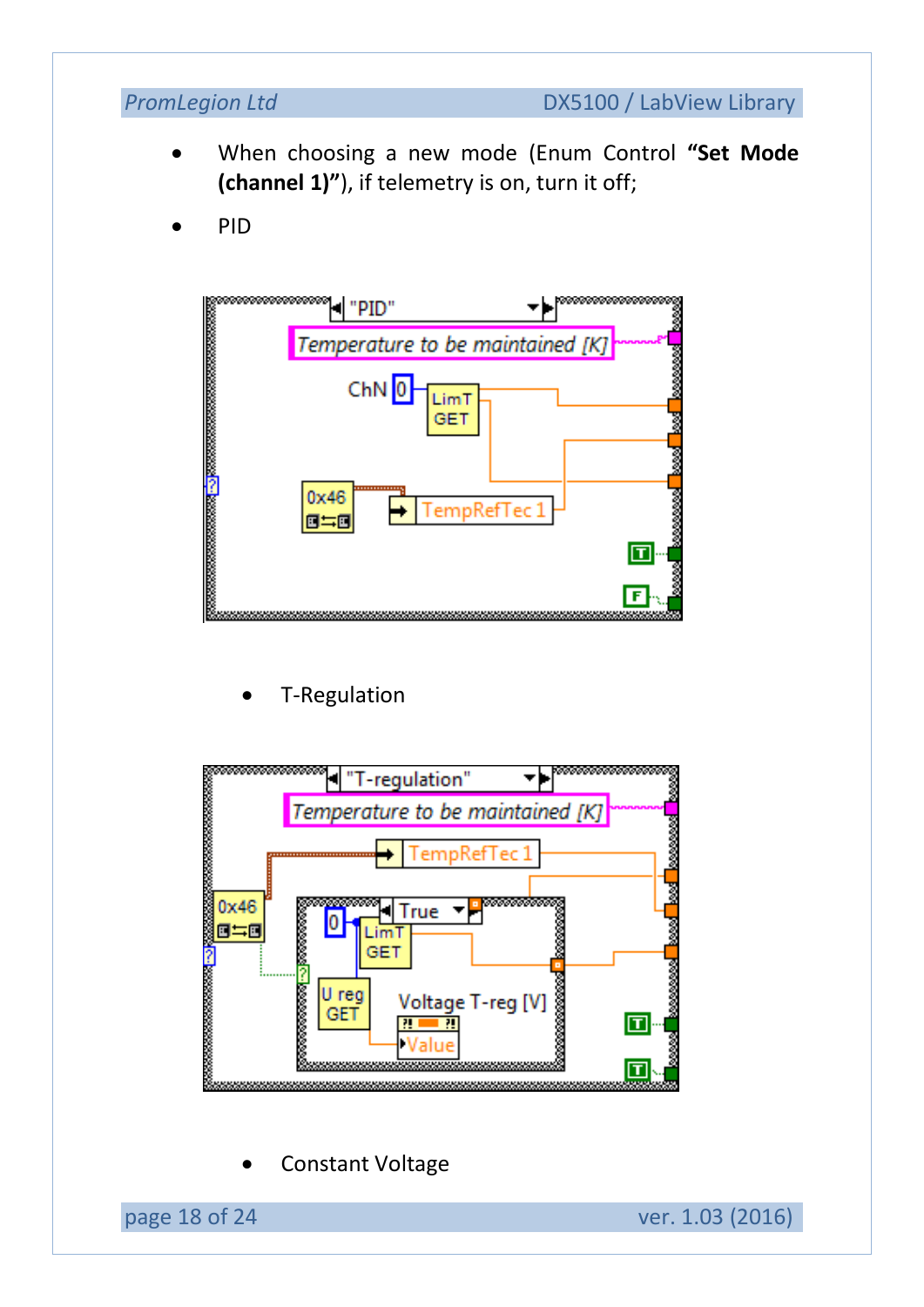

IDLE



Program

ver. 1.03 (2016) **page 19 of 24**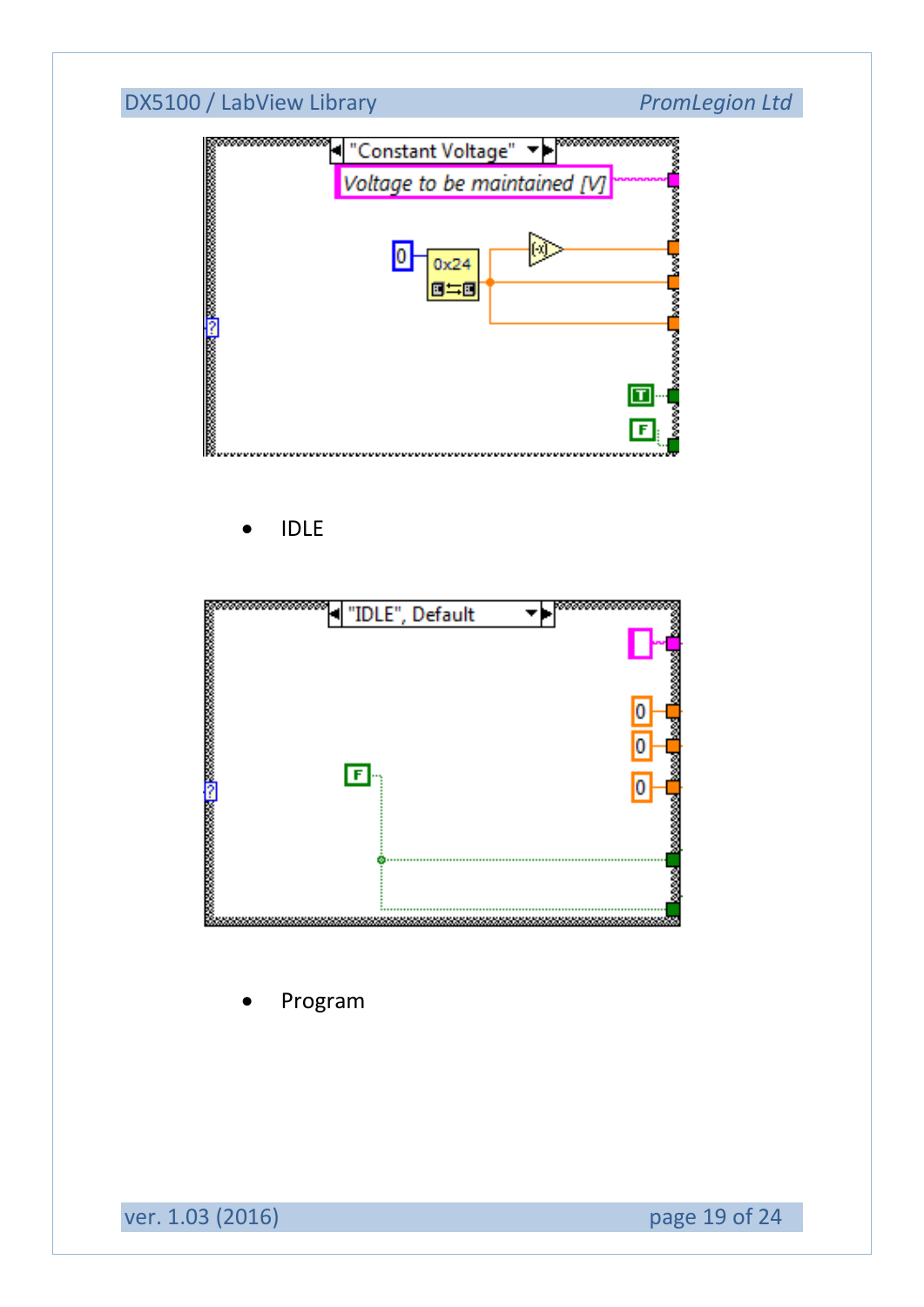

### <span id="page-19-0"></span>*Start Regulation*

- if the mode "**T-Regulation"** is chosen , then, before operating it, set the regulation voltage:

otherwise, you can execute the command *0x35* straight away:

After running the command,

Turn telemetry on: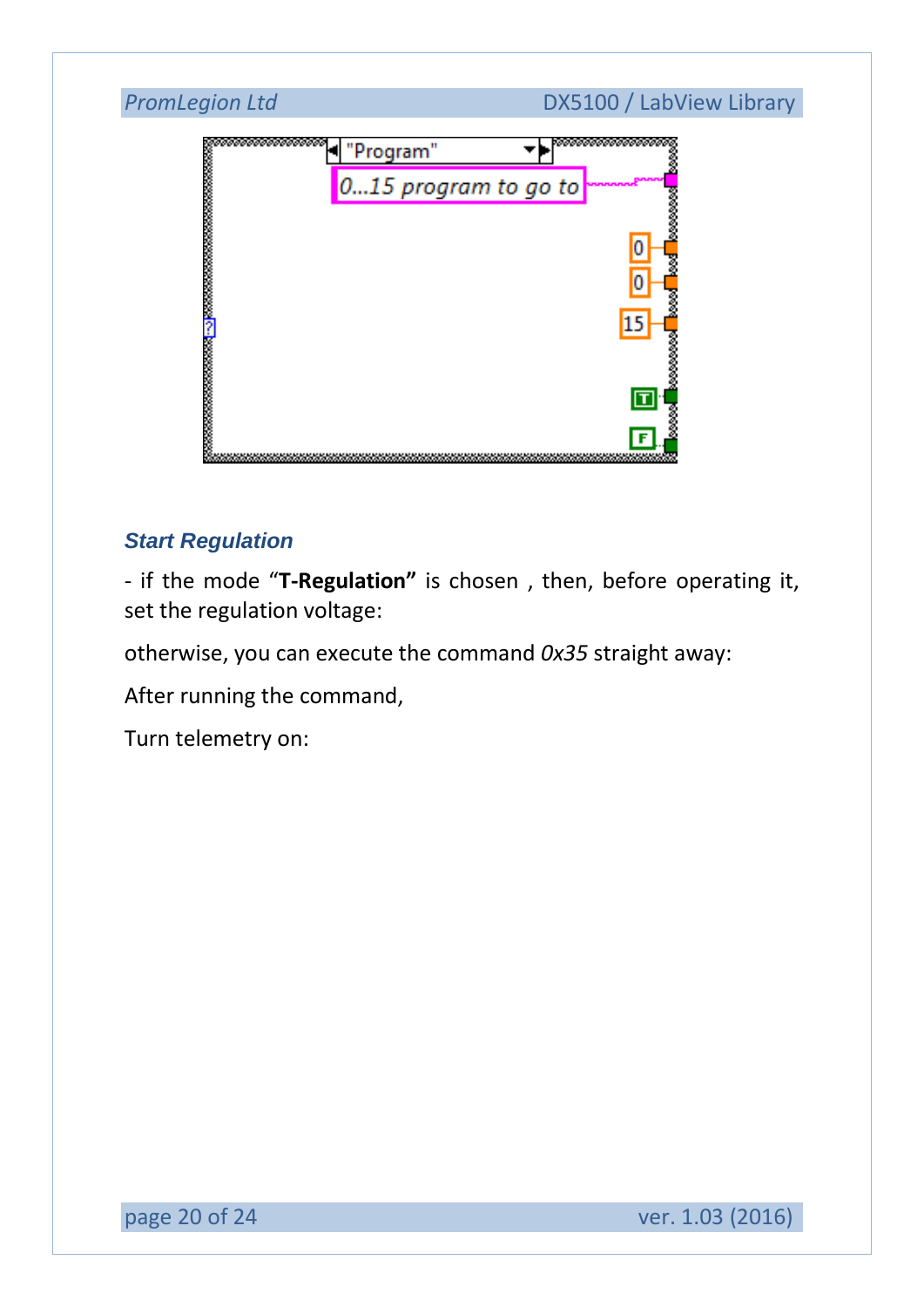

Telemetry ĪШ ≕ Val(Sgnl)



ver. 1.03 (2016) page 21 of 24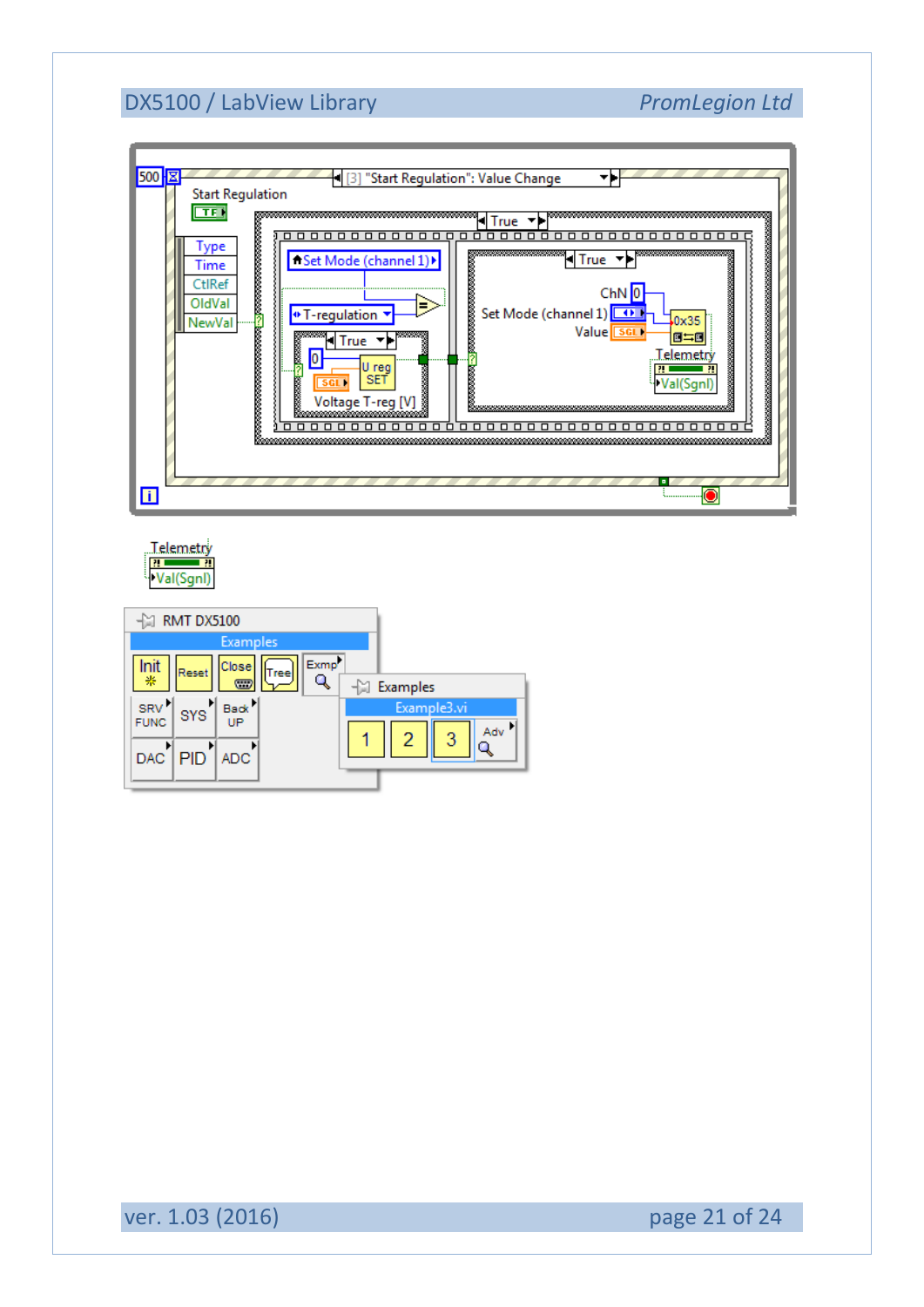# **PromLegion Ltd** DX5100 / LabView Library



This example is here:

page 22 of 24 ver. 1.03 (2016)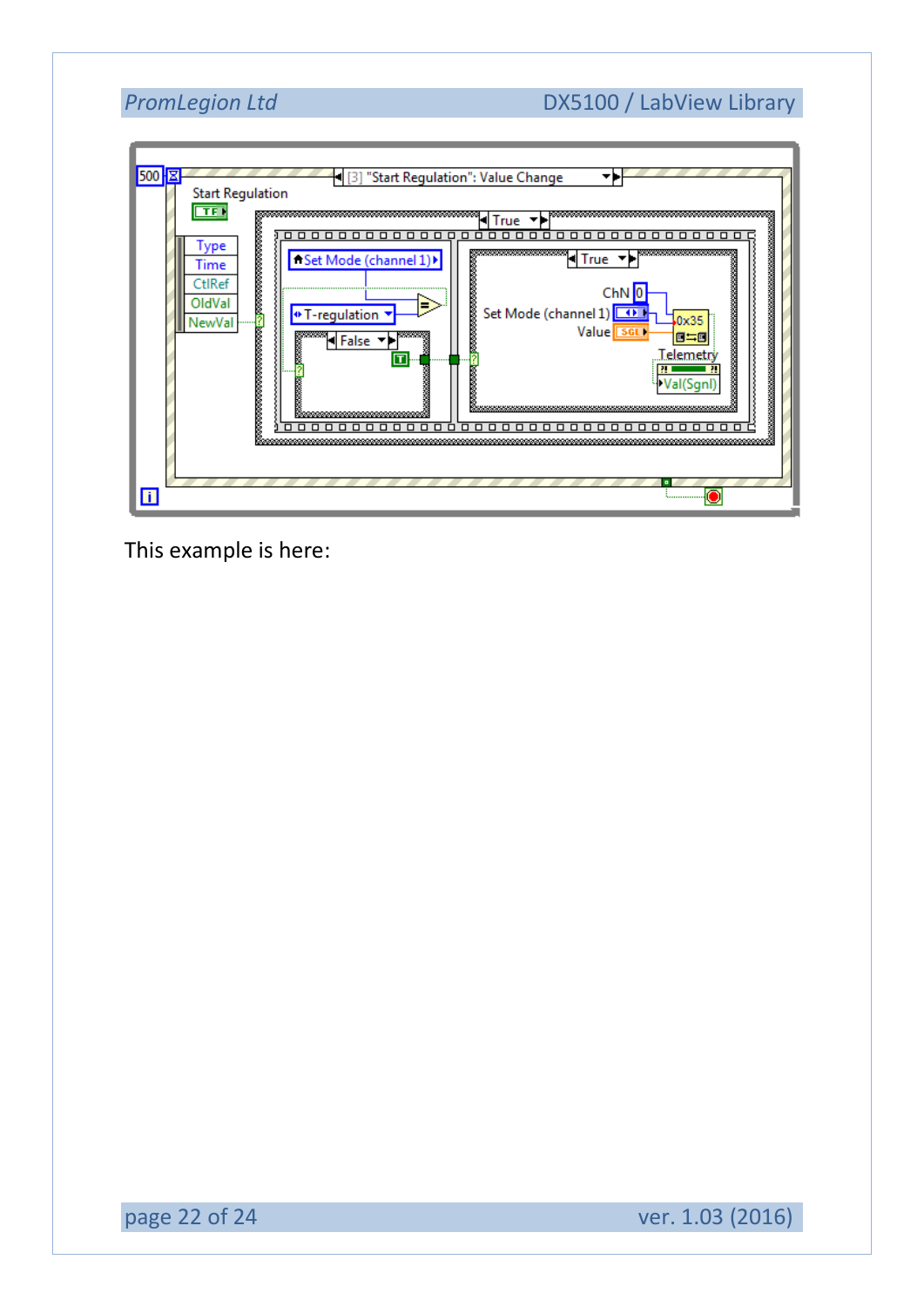ver. 1.03 (2016) **page 23 of 24**